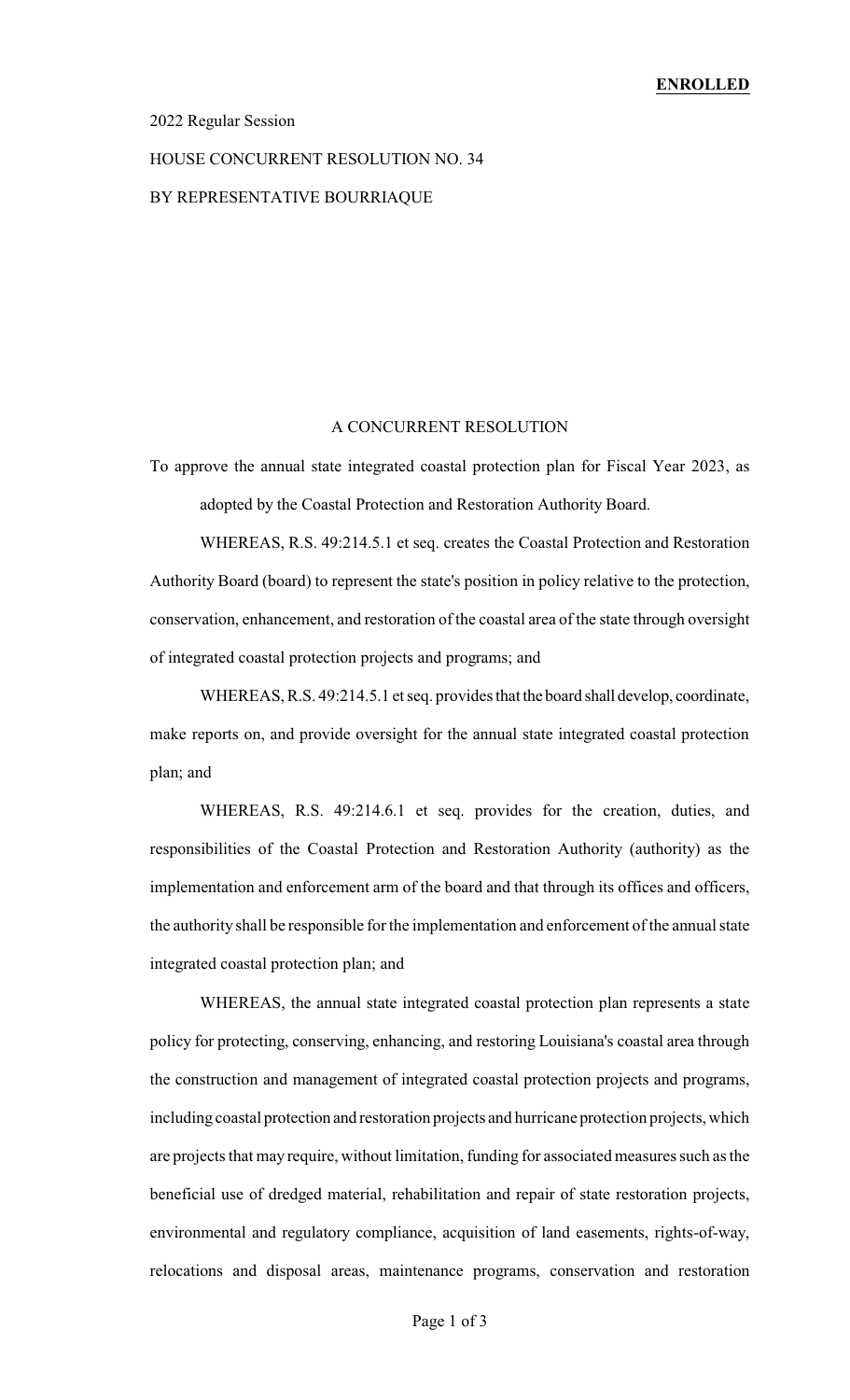partnerships, reserve fund contingencies, and other innovative programs, provided that such funding for associated measures shall be allocated to the projects based on priority status as identified by the annual state integrated coastal protection plan in order to more effectively respond to the ever-changing coastal crisis; and

WHEREAS, R.S. 49:214.8.1 et seq. requires that the annual state integrated coastal protection plan provided for in R.S. 49:214.2 include the annual basin plan for the Atchafalaya Basin and such annual basin plan is included as Appendix D to the annual state integrated coastal protection plan; and

WHEREAS, R.S. 49:214.5.3 requires that, as part of the development of the annual state integrated coastal protection plan, the board shall conduct not less than three public hearings in separate locations in the western, central, and eastern areas of the coastal area for the purpose of receiving comments and recommendations from the public and elected officials; and

WHEREAS, R.S. 49:214.5.3 also requires that at least two weeks prior to each public hearing, the board shall contact the parish governing authorities, regional flood protection authorities, levee districts, and the state legislators of the parishes in the coastal areas for the purpose of soliciting their comments and recommendations and notifying them of the public hearing to be held in their area; and

WHEREAS, R.S. 49:214.5.3 requires the board to receive written comments and recommendations until thirty days prior to the submission of the annual state integrated coastal protection plan to the legislative committees; and

WHEREAS, as required under the provisions of R.S. 49:214.5.3, the annual state integrated coastal protection plan adopted by the board shall be submitted to the House Committee on Natural Resources and Environment, the Senate Committee on Natural Resources, the House Committee on Transportation, Highways and Public Works, and the Senate Committee on Transportation, Highways, and Public Works, on or before the fifteenth day of the regular legislative session of each year; and

WHEREAS, these committees shall provide guidance for and approval of the annual state integrated coastal protection plan; and

WHEREAS, the annual state integrated coastal protection plan shall become effective and implemented upon approval of the annual state integrated coastal protection